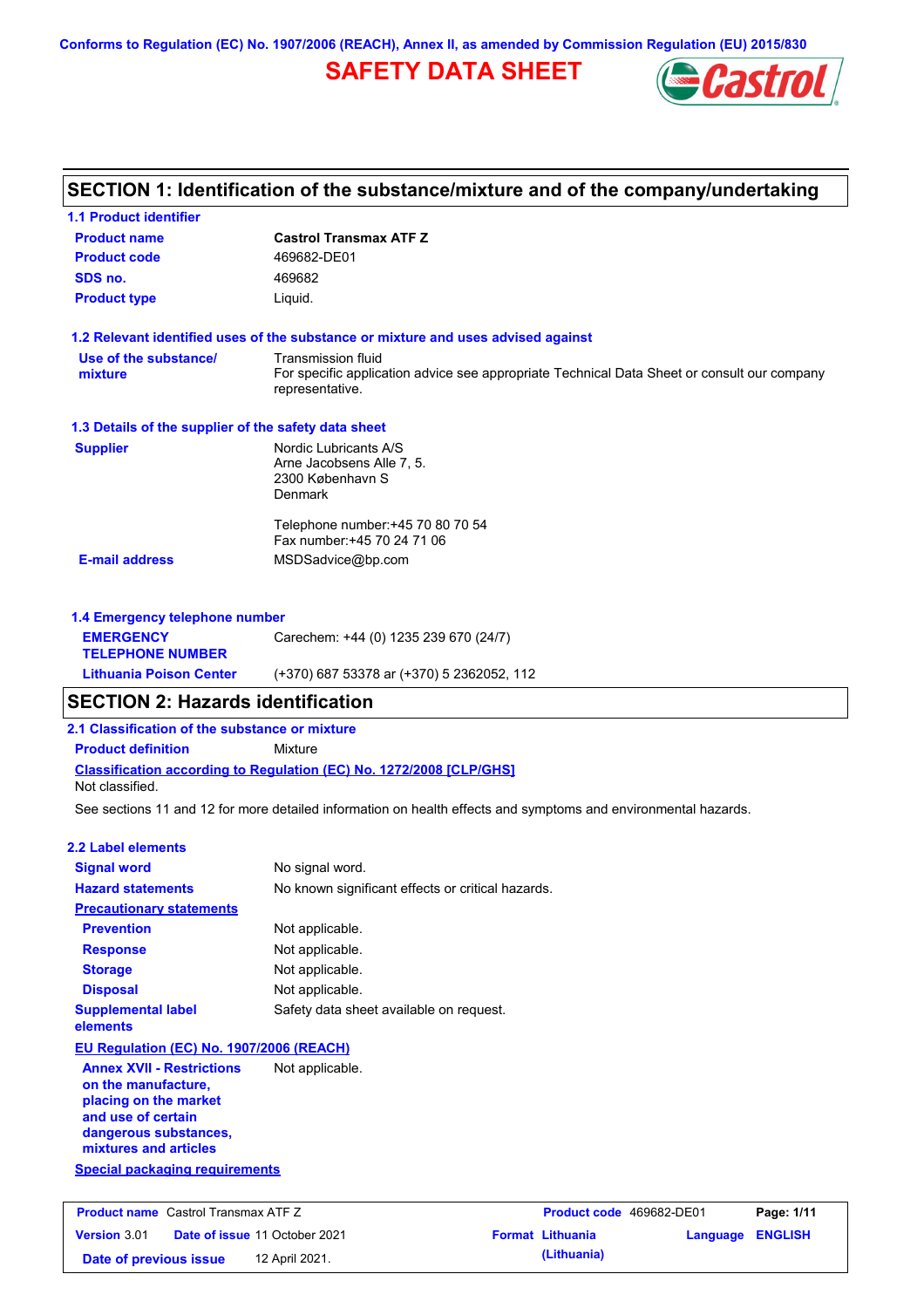# **SECTION 2: Hazards identification**

| <b>Containers to be fitted</b><br>with child-resistant<br>fastenings                                                     | Not applicable.                                                                                               |
|--------------------------------------------------------------------------------------------------------------------------|---------------------------------------------------------------------------------------------------------------|
| <b>Tactile warning of danger</b>                                                                                         | Not applicable.                                                                                               |
| 2.3 Other hazards                                                                                                        |                                                                                                               |
| <b>Results of PBT and vPvB</b><br>assessment                                                                             | Product does not meet the criteria for PBT or vPvB according to Regulation (EC) No. 1907/2006,<br>Annex XIII. |
| <b>Product meets the criteria</b><br>for PBT or vPvB according<br>to Regulation (EC) No.<br><b>1907/2006, Annex XIII</b> | This mixture does not contain any substances that are assessed to be a PBT or a vPvB.                         |
| Other hazards which do<br>not result in classification                                                                   | Defatting to the skin.                                                                                        |

### **SECTION 3: Composition/information on ingredients**

Mixture

#### **3.2 Mixtures**

**Product definition**

Synthetic base stock. Proprietary performance additives.

| <b>Product/ingredient</b><br>name                             | <b>Identifiers</b>                                                                   | %         | <b>Regulation (EC) No.</b><br>1272/2008 [CLP] | <b>Type</b> |
|---------------------------------------------------------------|--------------------------------------------------------------------------------------|-----------|-----------------------------------------------|-------------|
| 1-Decene, homopolymer,<br>hydrogenated                        | REACH #: 01-2119486452-34<br>EC: 500-183-1<br>CAS: 68037-01-4                        | ≥25 - ≤50 | Asp. Tox. 1, H304                             | [1] [2]     |
| Dec-1-ene, trimers, hydrogenated                              | REACH #: 01-2119493949-12 ≥25 - ≤50<br>$EC: 500-393-3$<br>CAS: 157707-86-3           |           | Asp. Tox. 1, H304                             | [1] [2]     |
| Distillates (petroleum), hydrotreated<br>heavy paraffinic     | REACH #: 01-2119484627-25<br>EC: 265-157-1<br>CAS: 64742-54-7<br>Index: 649-467-00-8 | - ≤3      | Not classified.                               | $[2]$       |
| Distillates (petroleum), solvent-<br>dewaxed heavy paraffinic | REACH #: 01-2119471299-27<br>EC: 265-169-7<br>CAS: 64742-65-0<br>Index: 649-474-00-6 | -≤3       | Asp. Tox. 1, H304                             | [1] [2]     |

**See Section 16 for the full text of the H statements declared above.**

#### Type

[1] Substance classified with a health or environmental hazard

[2] Substance with a workplace exposure limit

[3] Substance meets the criteria for PBT according to Regulation (EC) No. 1907/2006, Annex XIII

[4] Substance meets the criteria for vPvB according to Regulation (EC) No. 1907/2006, Annex XIII

[5] Substance of equivalent concern

[6] Additional disclosure due to company policy

Occupational exposure limits, if available, are listed in Section 8.

#### **SECTION 4: First aid measures**

#### Do not induce vomiting unless directed to do so by medical personnel. Get medical attention if symptoms occur. In case of contact, immediately flush eyes with plenty of water for at least 15 minutes. Eyelids should be held away from the eyeball to ensure thorough rinsing. Check for and remove any contact lenses. Get medical attention. **4.1 Description of first aid measures** If inhaled, remove to fresh air. In case of inhalation of decomposition products in a fire, symptoms may be delayed. The exposed person may need to be kept under medical surveillance for 48 hours. Get medical attention if symptoms occur. **Ingestion Inhalation Eye contact Protection of first-aiders** No action shall be taken involving any personal risk or without suitable training. **Skin contact** Wash skin thoroughly with soap and water or use recognised skin cleanser. Remove contaminated clothing and shoes. Wash clothing before reuse. Clean shoes thoroughly before reuse. Get medical attention if irritation develops.

| <b>Product name</b> Castrol Transmax ATF Z |                                      | <b>Product code</b> 469682-DE01 |                  | Page: 2/11 |
|--------------------------------------------|--------------------------------------|---------------------------------|------------------|------------|
| <b>Version</b> 3.01                        | <b>Date of issue 11 October 2021</b> | <b>Format Lithuania</b>         | Language ENGLISH |            |
| Date of previous issue                     | 12 April 2021.                       | (Lithuania)                     |                  |            |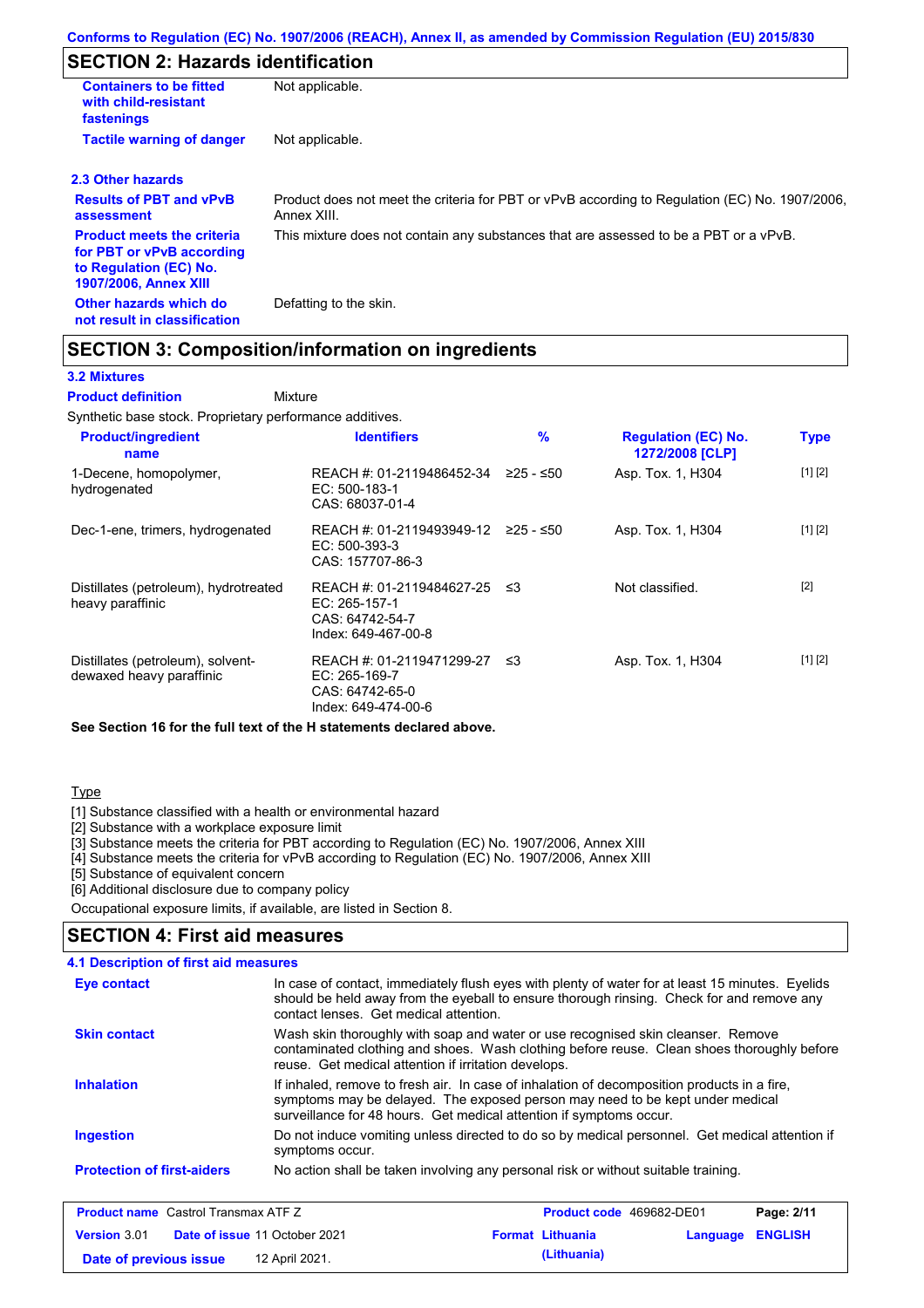# **SECTION 4: First aid measures**

#### **4.2 Most important symptoms and effects, both acute and delayed**

See Section 11 for more detailed information on health effects and symptoms.

### **Potential acute health effects**

| <b>Inhalation</b>   | Exposure to decomposition products may cause a health hazard. Serious effects may be<br>delayed following exposure. |
|---------------------|---------------------------------------------------------------------------------------------------------------------|
| <b>Ingestion</b>    | No known significant effects or critical hazards.                                                                   |
| <b>Skin contact</b> | Defatting to the skin. May cause skin dryness and irritation.                                                       |
| Eye contact         | No known significant effects or critical hazards.                                                                   |
|                     | Delayed and immediate effects as well as chronic effects from short and long-term exposure                          |
| <b>Inhalation</b>   | Overexposure to the inhalation of airborne droplets or aerosols may cause irritation of the<br>respiratory tract.   |
| <b>Ingestion</b>    | Ingestion of large quantities may cause nausea and diarrhoea.                                                       |
| <b>Skin contact</b> | Prolonged or repeated contact can defat the skin and lead to irritation and/or dermatitis.                          |
| Eye contact         | Potential risk of transient stinging or redness if accidental eye contact occurs.                                   |
|                     | 4.3 Indication of any immediate medical attention and special treatment needed                                      |

**Notes to physician** Treatment should in general be symptomatic and directed to relieving any effects. In case of inhalation of decomposition products in a fire, symptoms may be delayed. The exposed person may need to be kept under medical surveillance for 48 hours.

# **SECTION 5: Firefighting measures**

| 5.1 Extinguishing media                                   |                                                                                                                                                                                                                                                                                                                                                                   |
|-----------------------------------------------------------|-------------------------------------------------------------------------------------------------------------------------------------------------------------------------------------------------------------------------------------------------------------------------------------------------------------------------------------------------------------------|
| <b>Suitable extinguishing</b><br>media                    | In case of fire, use foam, dry chemical or carbon dioxide extinguisher or spray.                                                                                                                                                                                                                                                                                  |
| <b>Unsuitable extinguishing</b><br>media                  | Do not use water jet. The use of a water jet may cause the fire to spread by splashing the<br>burning product.                                                                                                                                                                                                                                                    |
| 5.2 Special hazards arising from the substance or mixture |                                                                                                                                                                                                                                                                                                                                                                   |
| <b>Hazards from the</b><br>substance or mixture           | In a fire or if heated, a pressure increase will occur and the container may burst.                                                                                                                                                                                                                                                                               |
| <b>Hazardous combustion</b><br>products                   | Combustion products may include the following:<br>carbon oxides (CO, CO <sub>2</sub> ) (carbon monoxide, carbon dioxide)<br>nitrogen oxides ( $NO$ , $NO2$ etc.)                                                                                                                                                                                                  |
| 5.3 Advice for firefighters                               |                                                                                                                                                                                                                                                                                                                                                                   |
| <b>Special precautions for</b><br>fire-fighters           | No action shall be taken involving any personal risk or without suitable training. Promptly<br>isolate the scene by removing all persons from the vicinity of the incident if there is a fire.                                                                                                                                                                    |
| <b>Special protective</b><br>equipment for fire-fighters  | Fire-fighters should wear appropriate protective equipment and self-contained breathing<br>apparatus (SCBA) with a full face-piece operated in positive pressure mode. Clothing for fire-<br>fighters (including helmets, protective boots and gloves) conforming to European standard EN<br>469 will provide a basic level of protection for chemical incidents. |

### **SECTION 6: Accidental release measures**

|                                         | 6.1 Personal precautions, protective equipment and emergency procedures                                                                                                                                                                                                                                                             |
|-----------------------------------------|-------------------------------------------------------------------------------------------------------------------------------------------------------------------------------------------------------------------------------------------------------------------------------------------------------------------------------------|
| For non-emergency<br>personnel          | No action shall be taken involving any personal risk or without suitable training. Evacuate<br>surrounding areas. Keep unnecessary and unprotected personnel from entering. Do not touch<br>or walk through spilt material. Floors may be slippery; use care to avoid falling. Put on<br>appropriate personal protective equipment. |
| For emergency responders                | If specialised clothing is required to deal with the spillage, take note of any information in<br>Section 8 on suitable and unsuitable materials. See also the information in "For non-<br>emergency personnel".                                                                                                                    |
| <b>6.2 Environmental</b><br>precautions | Avoid dispersal of spilt material and runoff and contact with soil, waterways, drains and sewers.<br>Inform the relevant authorities if the product has caused environmental pollution (sewers,<br>waterways, soil or air).                                                                                                         |

#### **6.3 Methods and material for containment and cleaning up**

**Small spill**

Stop leak if without risk. Move containers from spill area. Absorb with an inert material and place in an appropriate waste disposal container. Dispose of via a licensed waste disposal contractor.

| <b>Product name</b> Castrol Transmax ATF Z |  |                                      | <b>Product code</b> 469682-DE01 |                         | Page: 3/11              |  |
|--------------------------------------------|--|--------------------------------------|---------------------------------|-------------------------|-------------------------|--|
| <b>Version 3.01</b>                        |  | <b>Date of issue 11 October 2021</b> |                                 | <b>Format Lithuania</b> | <b>Language ENGLISH</b> |  |
| Date of previous issue                     |  | 12 April 2021.                       |                                 | (Lithuania)             |                         |  |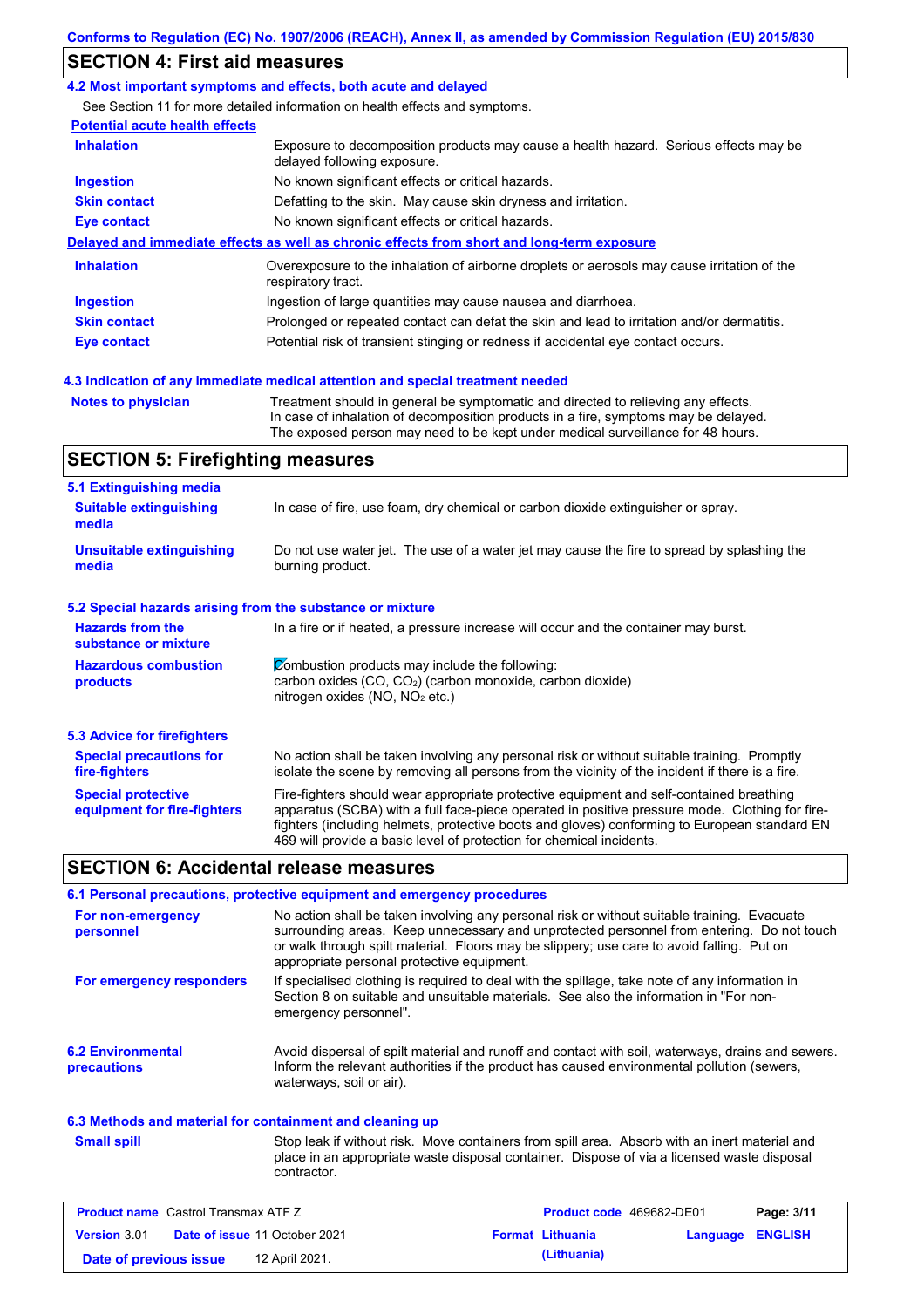# **SECTION 6: Accidental release measures**

| Large spill                               | Stop leak if without risk. Move containers from spill area. Prevent entry into sewers, water<br>courses, basements or confined areas. Contain and collect spillage with non-combustible,<br>absorbent material e.g. sand, earth, vermiculite or diatomaceous earth and place in container<br>for disposal according to local regulations. Dispose of via a licensed waste disposal contractor. |
|-------------------------------------------|------------------------------------------------------------------------------------------------------------------------------------------------------------------------------------------------------------------------------------------------------------------------------------------------------------------------------------------------------------------------------------------------|
| 6.4 Reference to other<br><b>sections</b> | See Section 1 for emergency contact information.<br>See Section 5 for firefighting measures.<br>See Section 8 for information on appropriate personal protective equipment.<br>See Section 12 for environmental precautions.<br>See Section 13 for additional waste treatment information.                                                                                                     |

# **SECTION 7: Handling and storage**

| 7.1 Precautions for safe handling                                                    |                                                                                                                                                                                                                                                                                                                                                                                                                                                                                          |
|--------------------------------------------------------------------------------------|------------------------------------------------------------------------------------------------------------------------------------------------------------------------------------------------------------------------------------------------------------------------------------------------------------------------------------------------------------------------------------------------------------------------------------------------------------------------------------------|
| <b>Protective measures</b>                                                           | Put on appropriate personal protective equipment.                                                                                                                                                                                                                                                                                                                                                                                                                                        |
| <b>Advice on general</b><br>occupational hygiene                                     | Eating, drinking and smoking should be prohibited in areas where this material is handled.<br>stored and processed. Wash thoroughly after handling. Remove contaminated clothing and<br>protective equipment before entering eating areas. See also Section 8 for additional<br>information on hygiene measures.                                                                                                                                                                         |
| <b>7.2 Conditions for safe</b><br>storage, including any<br><i>incompatibilities</i> | Store in accordance with local requiations. Store in a dry, cool and well-ventilated area, away<br>from incompatible materials (see Section 10). Keep away from heat and direct sunlight. Keep<br>container tightly closed and sealed until ready for use. Containers that have been opened must<br>be carefully resealed and kept upright to prevent leakage. Store and use only in equipment/<br>containers designed for use with this product. Do not store in unlabelled containers. |
| Not suitable                                                                         | Prolonged exposure to elevated temperature                                                                                                                                                                                                                                                                                                                                                                                                                                               |
| 7.3 Specific end use(s)                                                              |                                                                                                                                                                                                                                                                                                                                                                                                                                                                                          |
| <b>Recommendations</b>                                                               | See section 1.2 and Exposure scenarios in annex, if applicable.                                                                                                                                                                                                                                                                                                                                                                                                                          |

# **SECTION 8: Exposure controls/personal protection**

| <b>8.1 Control parameters</b> |  |
|-------------------------------|--|
|-------------------------------|--|

| <b>Occupational exposure limits</b>                    | No exposure limit value known.                                                                                                                                                                     |
|--------------------------------------------------------|----------------------------------------------------------------------------------------------------------------------------------------------------------------------------------------------------|
| <b>Product/ingredient name</b>                         | <b>Exposure limit values</b>                                                                                                                                                                       |
| 1-Decene, homopolymer, hydrogenated                    | Lithuanian Hygiene Standard HN 23 (Lithuania).<br>TWA: 1 mg/m <sup>3</sup> 8 hours. Issued/Revised: 12/2001 Form: Mist<br>STEL: 3 mg/m <sup>3</sup> 15 minutes. Issued/Revised: 12/2001 Form: Mist |
| Dec-1-ene, trimers, hydrogenated                       | Lithuanian Hygiene Standard HN 23 (Lithuania).<br>TWA: 1 mg/m <sup>3</sup> 8 hours. Issued/Revised: 12/2001 Form: Mist<br>STEL: 3 mg/m <sup>3</sup> 15 minutes. Issued/Revised: 12/2001 Form: Mist |
| Distillates (petroleum), hydrotreated heavy paraffinic | Lithuanian Hygiene Standard HN 23 (Lithuania).<br>TWA: 1 mg/m <sup>3</sup> 8 hours. Issued/Revised: 12/2001 Form: Mist<br>STEL: 3 mg/m <sup>3</sup> 15 minutes. Issued/Revised: 12/2001 Form: Mist |
| Distillates (petroleum), solvent-dewaxed heavy         | Lithuanian Hygiene Standard HN 23 (Lithuania).                                                                                                                                                     |
| paraffinic                                             | TWA: 1 mg/m <sup>3</sup> 8 hours. Issued/Revised: 12/2001 Form: Mist<br>STEL: 3 mg/m <sup>3</sup> 15 minutes. Issued/Revised: 12/2001 Form: Mist                                                   |
|                                                        |                                                                                                                                                                                                    |

Whilst specific OELs for certain components may be shown in this section, other components may be present in any mist, vapour or dust produced. Therefore, the specific OELs may not be applicable to the product as a whole and are provided for guidance only.

**Recommended monitoring procedures** If this product contains ingredients with exposure limits, personal, workplace atmosphere or biological monitoring may be required to determine the effectiveness of the ventilation or other control measures and/or the necessity to use respiratory protective equipment. Reference should be made to monitoring standards, such as the following: European Standard EN 689 (Workplace atmospheres - Guidance for the assessment of exposure by inhalation to chemical agents for comparison with limit values and measurement strategy) European Standard EN 14042 (Workplace atmospheres - Guide for the application and use of procedures for the assessment of exposure to chemical and biological agents) European Standard EN 482 (Workplace atmospheres - General requirements for the performance of procedures for the measurement of chemical agents) Reference to national guidance documents for methods for the determination of hazardous substances will also be required.

#### **Derived No Effect Level**

No DNELs/DMELs available.

| <b>Product name</b> Castrol Transmax ATF Z |                                      | <b>Product code</b> 469682-DE01 |                         | Page: 4/11 |
|--------------------------------------------|--------------------------------------|---------------------------------|-------------------------|------------|
| <b>Version</b> 3.01                        | <b>Date of issue 11 October 2021</b> | <b>Format Lithuania</b>         | <b>Language ENGLISH</b> |            |
| Date of previous issue                     | 12 April 2021.                       | (Lithuania)                     |                         |            |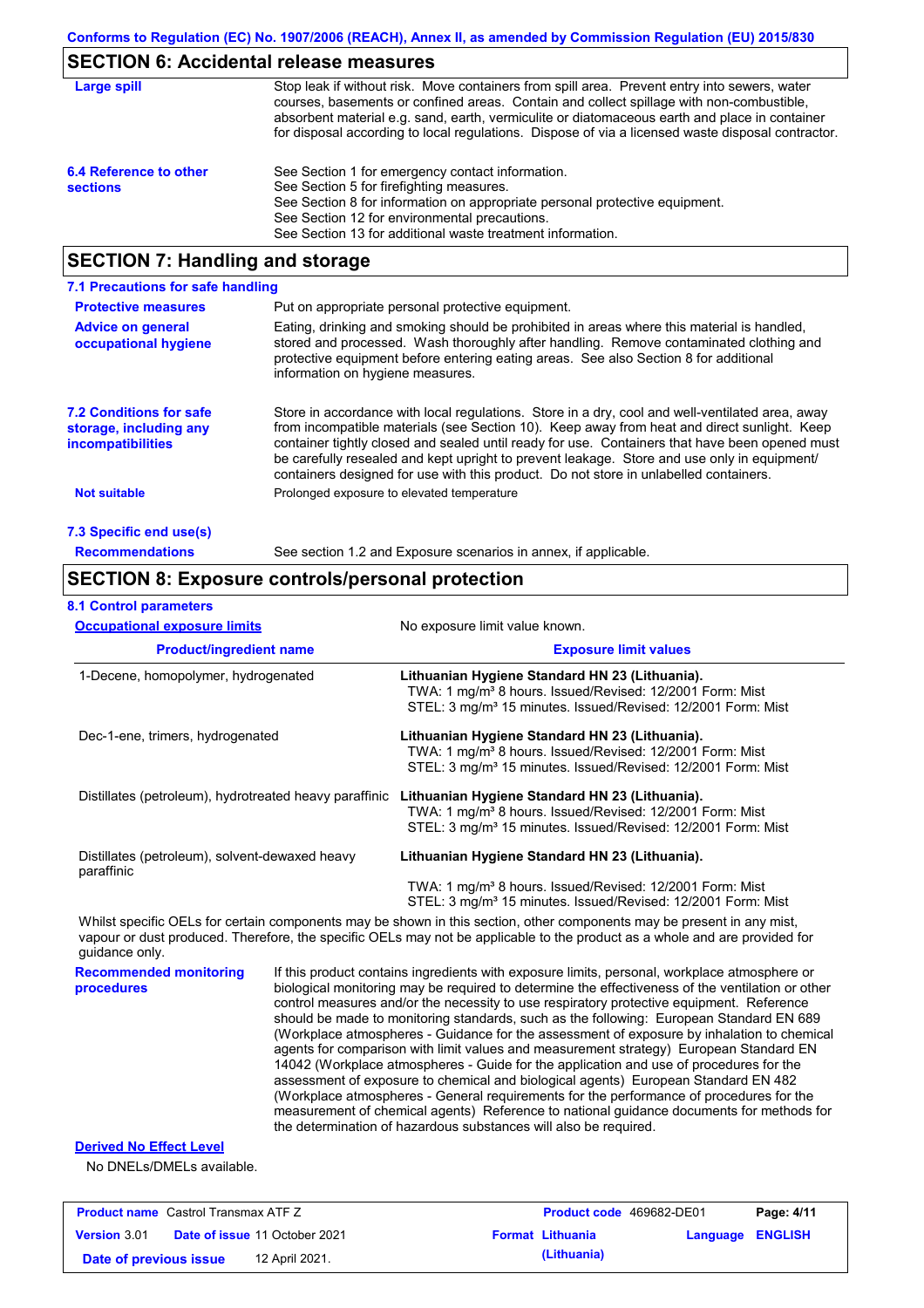# **SECTION 8: Exposure controls/personal protection**

**Predicted No Effect Concentration**

No PNECs available

| <b>8.2 Exposure controls</b>                         |                                                                                                                                                                                                                                                                                                                                                                                                                                                                                                                                                                                                                                                                                                                                                                                                                                                                                                                                                                                                         |                          |          |                |
|------------------------------------------------------|---------------------------------------------------------------------------------------------------------------------------------------------------------------------------------------------------------------------------------------------------------------------------------------------------------------------------------------------------------------------------------------------------------------------------------------------------------------------------------------------------------------------------------------------------------------------------------------------------------------------------------------------------------------------------------------------------------------------------------------------------------------------------------------------------------------------------------------------------------------------------------------------------------------------------------------------------------------------------------------------------------|--------------------------|----------|----------------|
| <b>Appropriate engineering</b><br><b>controls</b>    | Provide exhaust ventilation or other engineering controls to keep the relevant airborne<br>concentrations below their respective occupational exposure limits.<br>All activities involving chemicals should be assessed for their risks to health, to ensure<br>exposures are adequately controlled. Personal protective equipment should only be considered<br>after other forms of control measures (e.g. engineering controls) have been suitably evaluated.<br>Personal protective equipment should conform to appropriate standards, be suitable for use, be<br>kept in good condition and properly maintained.<br>Your supplier of personal protective equipment should be consulted for advice on selection and<br>appropriate standards. For further information contact your national organisation for standards.<br>The final choice of protective equipment will depend upon a risk assessment. It is important to<br>ensure that all items of personal protective equipment are compatible. |                          |          |                |
| <b>Individual protection measures</b>                |                                                                                                                                                                                                                                                                                                                                                                                                                                                                                                                                                                                                                                                                                                                                                                                                                                                                                                                                                                                                         |                          |          |                |
| <b>Hygiene measures</b>                              | Wash hands, forearms and face thoroughly after handling chemical products, before eating,<br>smoking and using the lavatory and at the end of the working period. Ensure that eyewash<br>stations and safety showers are close to the workstation location.                                                                                                                                                                                                                                                                                                                                                                                                                                                                                                                                                                                                                                                                                                                                             |                          |          |                |
| <b>Respiratory protection</b>                        | In case of insufficient ventilation, wear suitable respiratory equipment.<br>The correct choice of respiratory protection depends upon the chemicals being handled, the<br>conditions of work and use, and the condition of the respiratory equipment. Safety procedures<br>should be developed for each intended application. Respiratory protection equipment should<br>therefore be chosen in consultation with the supplier/manufacturer and with a full assessment<br>of the working conditions.                                                                                                                                                                                                                                                                                                                                                                                                                                                                                                   |                          |          |                |
| <b>Eye/face protection</b>                           | Safety glasses with side shields.                                                                                                                                                                                                                                                                                                                                                                                                                                                                                                                                                                                                                                                                                                                                                                                                                                                                                                                                                                       |                          |          |                |
| <b>Skin protection</b>                               |                                                                                                                                                                                                                                                                                                                                                                                                                                                                                                                                                                                                                                                                                                                                                                                                                                                                                                                                                                                                         |                          |          |                |
| <b>Hand protection</b>                               | <b>General Information:</b>                                                                                                                                                                                                                                                                                                                                                                                                                                                                                                                                                                                                                                                                                                                                                                                                                                                                                                                                                                             |                          |          |                |
|                                                      | Because specific work environments and material handling practices vary, safety procedures<br>should be developed for each intended application. The correct choice of protective gloves<br>depends upon the chemicals being handled, and the conditions of work and use. Most gloves<br>provide protection for only a limited time before they must be discarded and replaced (even the<br>best chemically resistant gloves will break down after repeated chemical exposures).                                                                                                                                                                                                                                                                                                                                                                                                                                                                                                                        |                          |          |                |
|                                                      | Gloves should be chosen in consultation with the supplier / manufacturer and taking account of<br>a full assessment of the working conditions.                                                                                                                                                                                                                                                                                                                                                                                                                                                                                                                                                                                                                                                                                                                                                                                                                                                          |                          |          |                |
|                                                      | Recommended: Nitrile gloves.<br><b>Breakthrough time:</b>                                                                                                                                                                                                                                                                                                                                                                                                                                                                                                                                                                                                                                                                                                                                                                                                                                                                                                                                               |                          |          |                |
|                                                      | Breakthrough time data are generated by glove manufacturers under laboratory test conditions<br>and represent how long a glove can be expected to provide effective permeation resistance. It<br>is important when following breakthrough time recommendations that actual workplace<br>conditions are taken into account. Always consult with your glove supplier for up-to-date<br>technical information on breakthrough times for the recommended glove type.<br>Our recommendations on the selection of gloves are as follows:                                                                                                                                                                                                                                                                                                                                                                                                                                                                      |                          |          |                |
|                                                      | Continuous contact:                                                                                                                                                                                                                                                                                                                                                                                                                                                                                                                                                                                                                                                                                                                                                                                                                                                                                                                                                                                     |                          |          |                |
|                                                      | Gloves with a minimum breakthrough time of 240 minutes, or >480 minutes if suitable gloves<br>can be obtained.<br>If suitable gloves are not available to offer that level of protection, gloves with shorter<br>breakthrough times may be acceptable as long as appropriate glove maintenance and<br>replacement regimes are determined and adhered to.                                                                                                                                                                                                                                                                                                                                                                                                                                                                                                                                                                                                                                                |                          |          |                |
|                                                      | Short-term / splash protection:                                                                                                                                                                                                                                                                                                                                                                                                                                                                                                                                                                                                                                                                                                                                                                                                                                                                                                                                                                         |                          |          |                |
|                                                      | Recommended breakthrough times as above.<br>It is recognised that for short-term, transient exposures, gloves with shorter breakthrough times<br>may commonly be used. Therefore, appropriate maintenance and replacement regimes must<br>be determined and rigorously followed.                                                                                                                                                                                                                                                                                                                                                                                                                                                                                                                                                                                                                                                                                                                        |                          |          |                |
|                                                      | <b>Glove Thickness:</b>                                                                                                                                                                                                                                                                                                                                                                                                                                                                                                                                                                                                                                                                                                                                                                                                                                                                                                                                                                                 |                          |          |                |
|                                                      | For general applications, we recommend gloves with a thickness typically greater than 0.35 mm.                                                                                                                                                                                                                                                                                                                                                                                                                                                                                                                                                                                                                                                                                                                                                                                                                                                                                                          |                          |          |                |
|                                                      | It should be emphasised that glove thickness is not necessarily a good predictor of glove                                                                                                                                                                                                                                                                                                                                                                                                                                                                                                                                                                                                                                                                                                                                                                                                                                                                                                               |                          |          |                |
| <b>Product name</b> Castrol Transmax ATF Z           |                                                                                                                                                                                                                                                                                                                                                                                                                                                                                                                                                                                                                                                                                                                                                                                                                                                                                                                                                                                                         | Product code 469682-DE01 |          | Page: 5/11     |
| Date of issue 11 October 2021<br><b>Version 3.01</b> |                                                                                                                                                                                                                                                                                                                                                                                                                                                                                                                                                                                                                                                                                                                                                                                                                                                                                                                                                                                                         | <b>Format Lithuania</b>  | Language | <b>ENGLISH</b> |

**Date of previous issue (Lithuania)** 12 April 2021.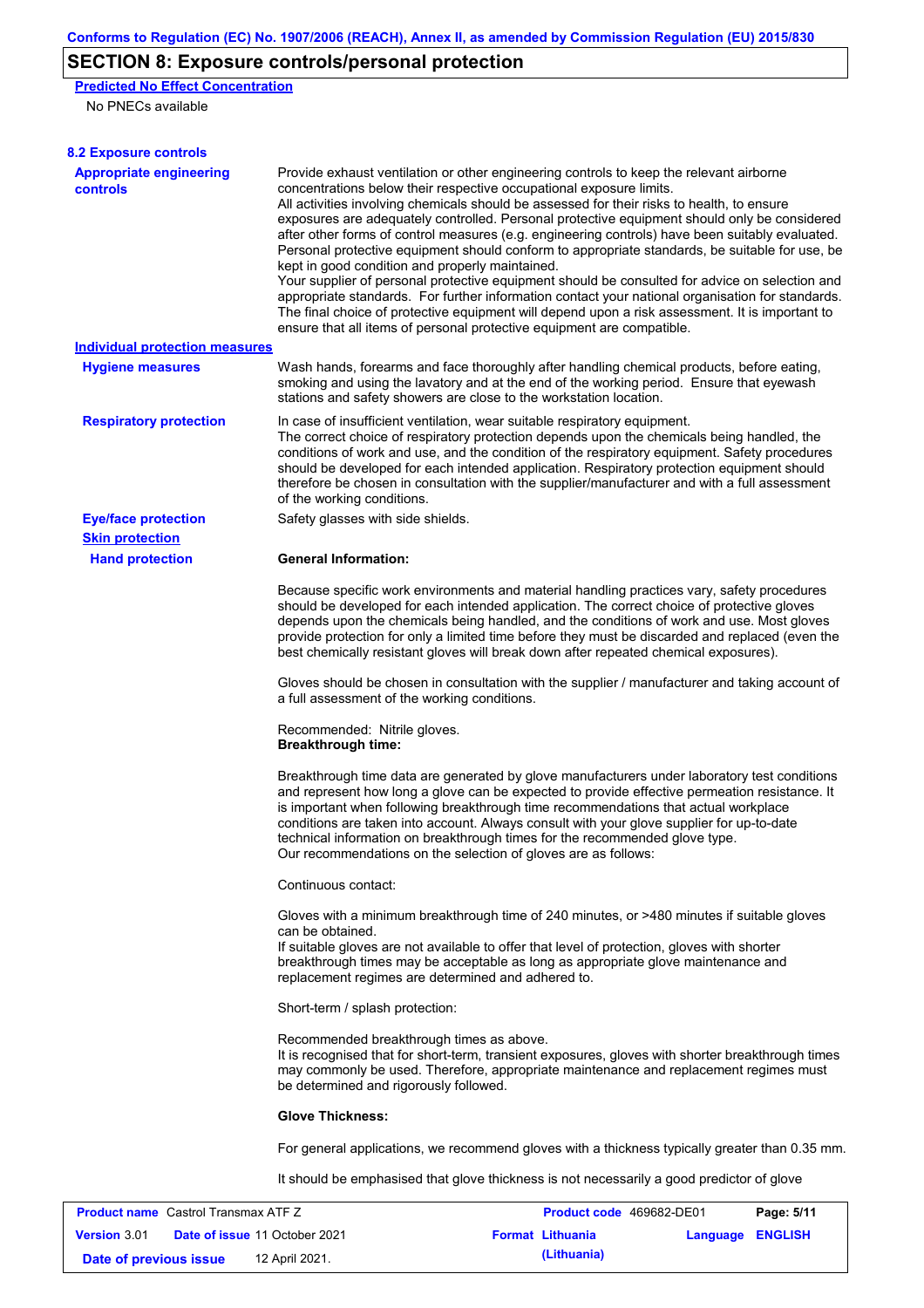# **SECTION 8: Exposure controls/personal protection**

|                                                  | resistance to a specific chemical, as the permeation efficiency of the glove will be dependent<br>on the exact composition of the glove material. Therefore, glove selection should also be based<br>on consideration of the task requirements and knowledge of breakthrough times.<br>Glove thickness may also vary depending on the glove manufacturer, the glove type and the<br>glove model. Therefore, the manufacturers' technical data should always be taken into account<br>to ensure selection of the most appropriate glove for the task.                                                                                                                                  |
|--------------------------------------------------|---------------------------------------------------------------------------------------------------------------------------------------------------------------------------------------------------------------------------------------------------------------------------------------------------------------------------------------------------------------------------------------------------------------------------------------------------------------------------------------------------------------------------------------------------------------------------------------------------------------------------------------------------------------------------------------|
|                                                  | Note: Depending on the activity being conducted, gloves of varying thickness may be required<br>for specific tasks. For example:                                                                                                                                                                                                                                                                                                                                                                                                                                                                                                                                                      |
|                                                  | • Thinner gloves (down to 0.1 mm or less) may be required where a high degree of manual<br>dexterity is needed. However, these gloves are only likely to give short duration protection and<br>would normally be just for single use applications, then disposed of.                                                                                                                                                                                                                                                                                                                                                                                                                  |
|                                                  | • Thicker gloves (up to 3 mm or more) may be required where there is a mechanical (as well<br>as a chemical) risk i.e. where there is abrasion or puncture potential.                                                                                                                                                                                                                                                                                                                                                                                                                                                                                                                 |
| <b>Skin and body</b>                             | Use of protective clothing is good industrial practice.<br>Personal protective equipment for the body should be selected based on the task being<br>performed and the risks involved and should be approved by a specialist before handling this<br>product.<br>Cotton or polyester/cotton overalls will only provide protection against light superficial<br>contamination that will not soak through to the skin. Overalls should be laundered on a regular<br>basis. When the risk of skin exposure is high (e.g. when cleaning up spillages or if there is a<br>risk of splashing) then chemical resistant aprons and/or impervious chemical suits and boots<br>will be required. |
| <b>Refer to standards:</b>                       | Respiratory protection: EN 529<br>Gloves: EN 420, EN 374<br>Eye protection: EN 166<br>Filtering half-mask: EN 149<br>Filtering half-mask with valve: EN 405<br>Half-mask: EN 140 plus filter<br>Full-face mask: EN 136 plus filter<br>Particulate filters: EN 143<br>Gas/combined filters: EN 14387                                                                                                                                                                                                                                                                                                                                                                                   |
| <b>Environmental exposure</b><br><b>controls</b> | Emissions from ventilation or work process equipment should be checked to ensure they<br>comply with the requirements of environmental protection legislation. In some cases, fume<br>scrubbers, filters or engineering modifications to the process equipment will be necessary to<br>reduce emissions to acceptable levels.                                                                                                                                                                                                                                                                                                                                                         |

# **SECTION 9: Physical and chemical properties**

| 9.1 Information on basic physical and chemical properties |                                                         |                                        |  |
|-----------------------------------------------------------|---------------------------------------------------------|----------------------------------------|--|
| <b>Appearance</b>                                         |                                                         |                                        |  |
| <b>Physical state</b>                                     | Liquid.                                                 |                                        |  |
| <b>Colour</b>                                             | Brown.                                                  |                                        |  |
| <b>Odour</b>                                              | Not available.                                          |                                        |  |
| <b>Odour threshold</b>                                    | Not available.                                          |                                        |  |
| pH                                                        | Not applicable.                                         |                                        |  |
| <b>Melting point/freezing point</b>                       | Not available.                                          |                                        |  |
| Initial boiling point and boiling<br>range                | Not available.                                          |                                        |  |
| <b>Pour point</b>                                         | $-66 °C$                                                |                                        |  |
| <b>Flash point</b>                                        | Open cup: >220°C (>428°F) [Cleveland.]                  |                                        |  |
| <b>Evaporation rate</b>                                   | Not available.                                          |                                        |  |
| <b>Flammability (solid, gas)</b>                          | Not available.                                          |                                        |  |
| <b>Upper/lower flammability or</b><br>explosive limits    | Not available.                                          |                                        |  |
| <b>Vapour pressure</b>                                    | Not available.                                          |                                        |  |
| <b>Vapour density</b>                                     | Not available.                                          |                                        |  |
| <b>Relative density</b>                                   | Not available.                                          |                                        |  |
| <b>Density</b>                                            | <1000 kg/m <sup>3</sup> (<1 g/cm <sup>3</sup> ) at 15°C |                                        |  |
| <b>Solubility(ies)</b>                                    | insoluble in water.                                     |                                        |  |
| <b>Partition coefficient: n-octanol/</b><br>water         | Not available.                                          |                                        |  |
| <b>Product name</b> Castrol Transmax ATF Z                |                                                         | Product code 469682-DE01<br>Page: 6/11 |  |
| Version 3.01<br>Date of issue 11 October 2021             | <b>Format Lithuania</b>                                 | <b>ENGLISH</b><br>Language             |  |
| Date of previous issue                                    | 12 April 2021.                                          | (Lithuania)                            |  |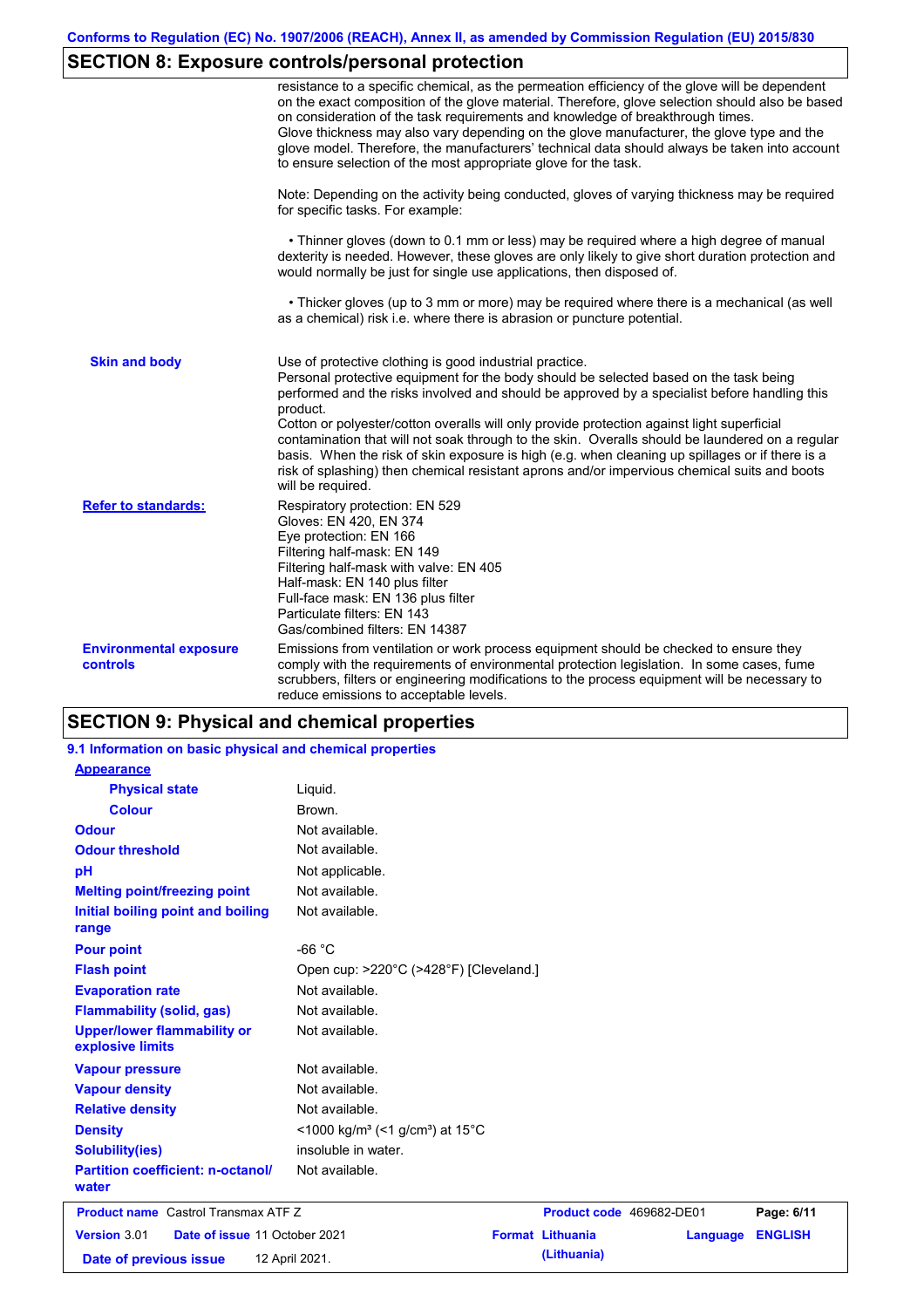# **SECTION 9: Physical and chemical properties**

| <b>Auto-ignition temperature</b> | Not available.                                                                                                                               |
|----------------------------------|----------------------------------------------------------------------------------------------------------------------------------------------|
| <b>Decomposition temperature</b> | Not available.                                                                                                                               |
| Viscosity                        | Kinematic: 37.8 mm <sup>2</sup> /s (37.8 cSt) at $40^{\circ}$ C<br>Kinematic: 7.5 mm <sup>2</sup> /s $(7.5 \text{ cSt})$ at 100 $^{\circ}$ C |
| <b>Explosive properties</b>      | Not available.                                                                                                                               |
| <b>Oxidising properties</b>      | Not available.                                                                                                                               |

#### **9.2 Other information**

No additional information.

| <b>SECTION 10: Stability and reactivity</b>       |                                                                                                                                                                         |  |
|---------------------------------------------------|-------------------------------------------------------------------------------------------------------------------------------------------------------------------------|--|
| <b>10.1 Reactivity</b>                            | No specific test data available for this product. Refer to Conditions to avoid and Incompatible<br>materials for additional information.                                |  |
| <b>10.2 Chemical stability</b>                    | The product is stable.                                                                                                                                                  |  |
| <b>10.3 Possibility of</b><br>hazardous reactions | Under normal conditions of storage and use, hazardous reactions will not occur.<br>Under normal conditions of storage and use, hazardous polymerisation will not occur. |  |
| <b>10.4 Conditions to avoid</b>                   | Avoid all possible sources of ignition (spark or flame).                                                                                                                |  |
| 10.5 Incompatible materials                       | Reactive or incompatible with the following materials: oxidising materials.                                                                                             |  |
| <b>10.6 Hazardous</b><br>decomposition products   | Under normal conditions of storage and use, hazardous decomposition products should not be<br>produced.                                                                 |  |

# **SECTION 11: Toxicological information**

| 11.1 Information on toxicological effects          |                                                                                                                             |
|----------------------------------------------------|-----------------------------------------------------------------------------------------------------------------------------|
| <b>Acute toxicity estimates</b><br>Not available.  |                                                                                                                             |
| <b>Information on likely</b><br>routes of exposure | Routes of entry anticipated: Dermal, Inhalation.                                                                            |
| <b>Potential acute health effects</b>              |                                                                                                                             |
| <b>Inhalation</b>                                  | Exposure to decomposition products may cause a health hazard. Serious effects may be<br>delayed following exposure.         |
| Ingestion                                          | No known significant effects or critical hazards.                                                                           |
| <b>Skin contact</b>                                | Defatting to the skin. May cause skin dryness and irritation.                                                               |
| <b>Eye contact</b>                                 | No known significant effects or critical hazards.                                                                           |
|                                                    | Symptoms related to the physical, chemical and toxicological characteristics                                                |
| <b>Inhalation</b>                                  | May be harmful by inhalation if exposure to vapour, mists or fumes resulting from thermal<br>decomposition products occurs. |
| <b>Ingestion</b>                                   | No specific data.                                                                                                           |
| <b>Skin contact</b>                                | Adverse symptoms may include the following:<br>irritation<br>dryness<br>cracking                                            |
| <b>Eye contact</b>                                 | No specific data.                                                                                                           |
|                                                    | Delayed and immediate effects as well as chronic effects from short and long-term exposure                                  |
| <b>Inhalation</b>                                  | Overexposure to the inhalation of airborne droplets or aerosols may cause irritation of the<br>respiratory tract.           |
| <b>Ingestion</b>                                   | Ingestion of large quantities may cause nausea and diarrhoea.                                                               |
| <b>Skin contact</b>                                | Prolonged or repeated contact can defat the skin and lead to irritation and/or dermatitis.                                  |
| <b>Eye contact</b>                                 | Potential risk of transient stinging or redness if accidental eye contact occurs.                                           |
| <b>Potential chronic health effects</b>            |                                                                                                                             |
| <b>General</b>                                     | No known significant effects or critical hazards.                                                                           |
| <b>Carcinogenicity</b>                             | No known significant effects or critical hazards.                                                                           |
| <b>Mutagenicity</b>                                | No known significant effects or critical hazards.                                                                           |
| <b>Developmental effects</b>                       | No known significant effects or critical hazards.                                                                           |
| <b>Product name</b> Castrol Transmax ATF Z         | Product code 469682-DE01<br>Page: 7/11                                                                                      |
| <b>Version 3.01</b>                                | Date of issue 11 October 2021<br><b>Format Lithuania</b><br><b>ENGLISH</b><br>Language                                      |

**Date of previous issue (Lithuania)** 12 April 2021.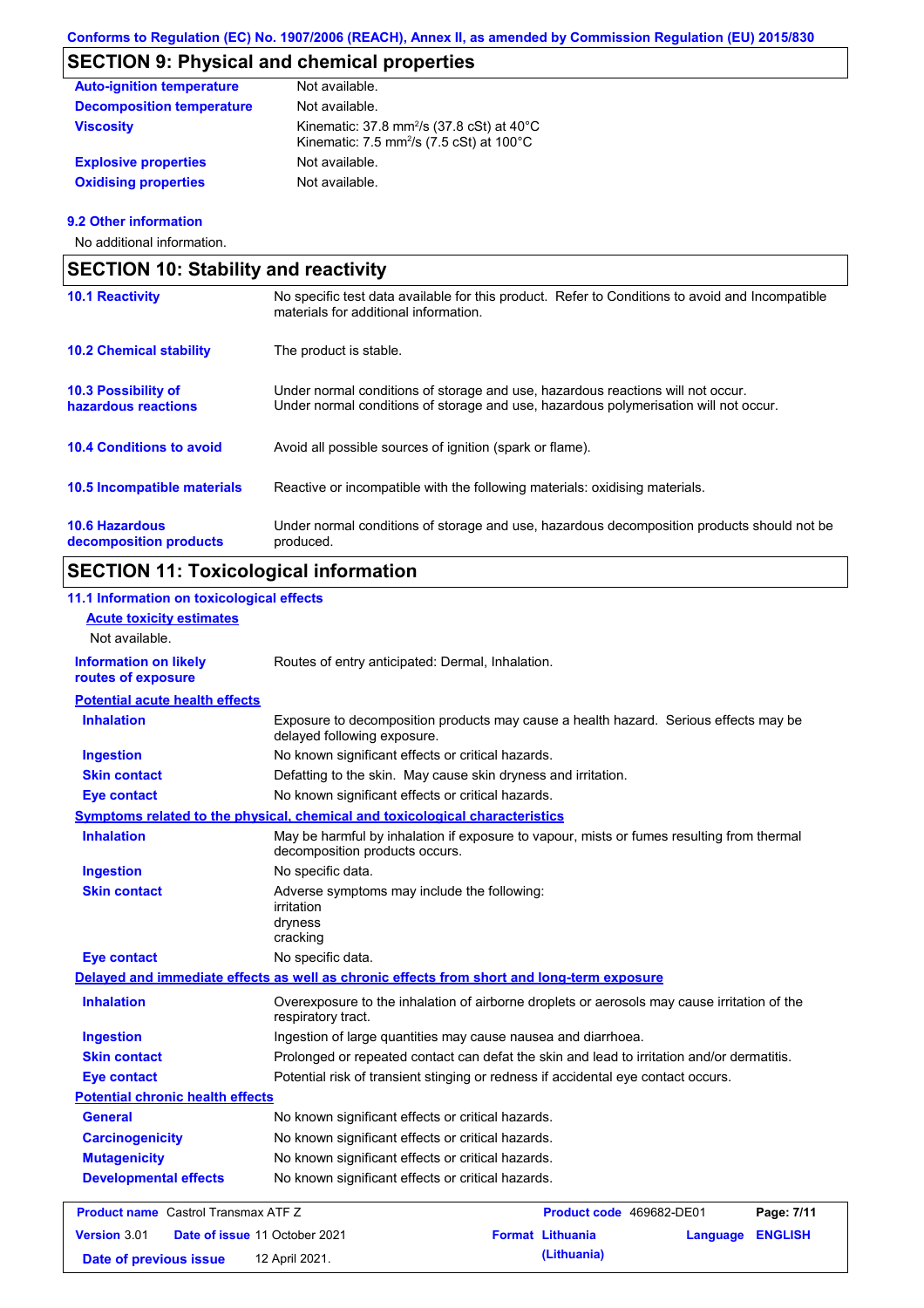# **SECTION 11: Toxicological information**

**Fertility effects** No known significant effects or critical hazards.

### **SECTION 12: Ecological information**

#### **12.1 Toxicity**

**Environmental hazards** Not classified as dangerous

#### **12.2 Persistence and degradability**

Expected to be biodegradable.

#### **12.3 Bioaccumulative potential**

This product is not expected to bioaccumulate through food chains in the environment.

| <b>12.4 Mobility in soil</b>                                  |                                                                      |
|---------------------------------------------------------------|----------------------------------------------------------------------|
| <b>Soil/water partition</b><br>coefficient (K <sub>oc</sub> ) | Not available.                                                       |
| <b>Mobility</b>                                               | Spillages may penetrate the soil causing ground water contamination. |

#### **12.5 Results of PBT and vPvB assessment**

Product does not meet the criteria for PBT or vPvB according to Regulation (EC) No. 1907/2006, Annex XIII.

| 12.6 Other adverse effects          |                                                                                                                           |
|-------------------------------------|---------------------------------------------------------------------------------------------------------------------------|
| <b>Other ecological information</b> | Spills may form a film on water surfaces causing physical damage to organisms. Oxygen<br>transfer could also be impaired. |
|                                     |                                                                                                                           |

# **SECTION 13: Disposal considerations**

### **13.1 Waste treatment methods**

**Product**

```
Methods of disposal
```
**Hazardous waste** Yes. Where possible, arrange for product to be recycled. Dispose of via an authorised person/ licensed waste disposal contractor in accordance with local regulations.

## **European waste catalogue (EWC)**

| Waste code | <b>Waste designation</b>                    |
|------------|---------------------------------------------|
| $130206*$  | synthetic engine, gear and lubricating oils |

However, deviation from the intended use and/or the presence of any potential contaminants may require an alternative waste disposal code to be assigned by the end user.

#### **Packaging**

| <b>Methods of disposal</b> | Where possible, arrange for product to be recycled. Dispose of via an authorised person/<br>licensed waste disposal contractor in accordance with local regulations.                                                                    |
|----------------------------|-----------------------------------------------------------------------------------------------------------------------------------------------------------------------------------------------------------------------------------------|
| <b>Special precautions</b> | This material and its container must be disposed of in a safe way. Empty containers or liners<br>may retain some product residues. Avoid dispersal of spilt material and runoff and contact with<br>soil, waterways, drains and sewers. |
| <b>References</b>          | Commission 2014/955/EU<br>Directive 2008/98/EC                                                                                                                                                                                          |

## **SECTION 14: Transport information**

|                                            | <b>ADR/RID</b>                                  | <b>ADN</b>     | <b>IMDG</b>                            | <b>IATA</b>                |
|--------------------------------------------|-------------------------------------------------|----------------|----------------------------------------|----------------------------|
| 14.1 UN number                             | Not regulated.                                  | Not regulated. | Not regulated.                         | Not regulated.             |
| 14.2 UN proper<br>shipping name            |                                                 | ۳              |                                        |                            |
| <b>14.3 Transport</b><br>hazard class(es)  |                                                 | -              | $\overline{\phantom{0}}$               |                            |
| 14.4 Packing<br>group                      |                                                 |                |                                        |                            |
| <b>Product name</b> Castrol Transmax ATF Z |                                                 |                | Product code 469682-DE01               | Page: 8/11                 |
| Version 3.01<br>Date of previous issue     | Date of issue 11 October 2021<br>12 April 2021. |                | <b>Format Lithuania</b><br>(Lithuania) | <b>ENGLISH</b><br>Language |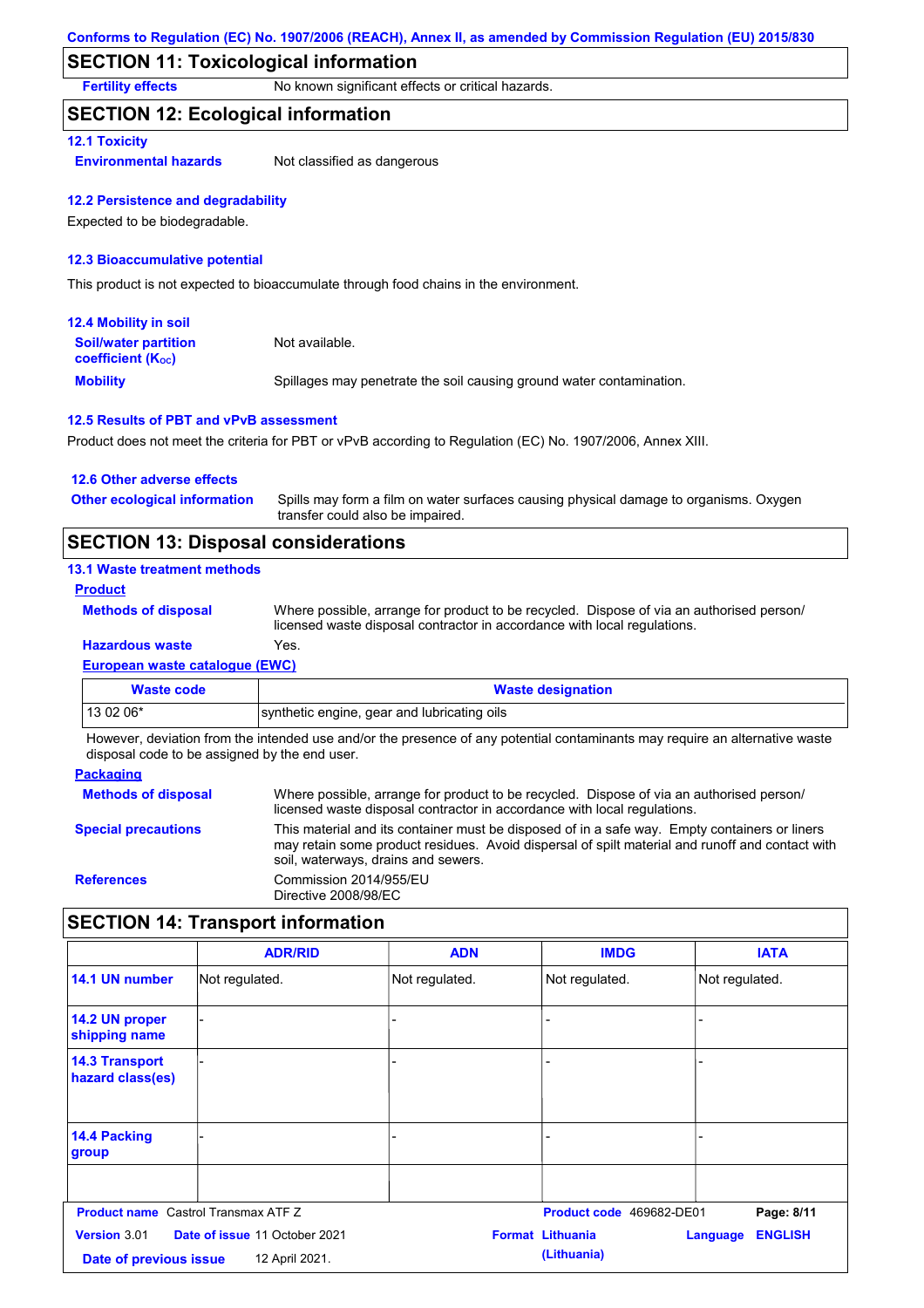#### **Conforms to Regulation (EC) No. 1907/2006 (REACH), Annex II, as amended by Commission Regulation (EU) 2015/830**

# **SECTION 14: Transport information**

| 14.5<br><b>Environmental</b><br>hazards | INO. | INo. | IN <sub>o</sub> | No. |
|-----------------------------------------|------|------|-----------------|-----|
| <b>Additional</b><br>information        |      | -    |                 |     |

**14.6 Special precautions for user** Not available.

#### **14.7 Transport in bulk according to IMO instruments** Not available.

## **SECTION 15: Regulatory information**

**Other regulations REACH Status** The company, as identified in Section 1, sells this product in the EU in compliance with the current requirements of REACH. **15.1 Safety, health and environmental regulations/legislation specific for the substance or mixture EU Regulation (EC) No. 1907/2006 (REACH) Annex XIV - List of substances subject to authorisation Substances of very high concern** None of the components are listed. All components are listed or exempted. All components are listed or exempted. All components are listed or exempted. At least one component is not listed. All components are active or exempted. All components are listed or exempted. All components are listed or exempted. **United States inventory (TSCA 8b) Australia inventory (AICS) Canada inventory China inventory (IECSC) Japan inventory (ENCS) Korea inventory (KECI) Philippines inventory (PICCS) Taiwan Chemical Substances Inventory (TCSI)** All components are listed or exempted. **Ozone depleting substances (1005/2009/EU)** Not listed. **Prior Informed Consent (PIC) (649/2012/EU)** Not listed. **Seveso Directive** None of the components are listed. **Annex XIV EU - Water framework directive - Priority substances** None of the components are listed. **EU Regulation (EC) No. 1907/2006 (REACH) Annex XVII - Restrictions on the manufacture, placing on the market and use of certain dangerous substances, mixtures and articles** Not applicable.

This product is not controlled under the Seveso Directive.

| <b>15.2 Chemical safety</b> | A Chemical Safety Assessment has been carried out for one or more of the substances within  |
|-----------------------------|---------------------------------------------------------------------------------------------|
| assessment                  | this mixture. A Chemical Safety Assessment has not been carried out for the mixture itself. |

| <b>Product name</b> Castrol Transmax ATF Z |  |                                      | <b>Product code</b> 469682-DE01 |                         | Page: 9/11              |  |
|--------------------------------------------|--|--------------------------------------|---------------------------------|-------------------------|-------------------------|--|
| <b>Version</b> 3.01                        |  | <b>Date of issue 11 October 2021</b> |                                 | <b>Format Lithuania</b> | <b>Language ENGLISH</b> |  |
| Date of previous issue                     |  | 12 April 2021.                       |                                 | (Lithuania)             |                         |  |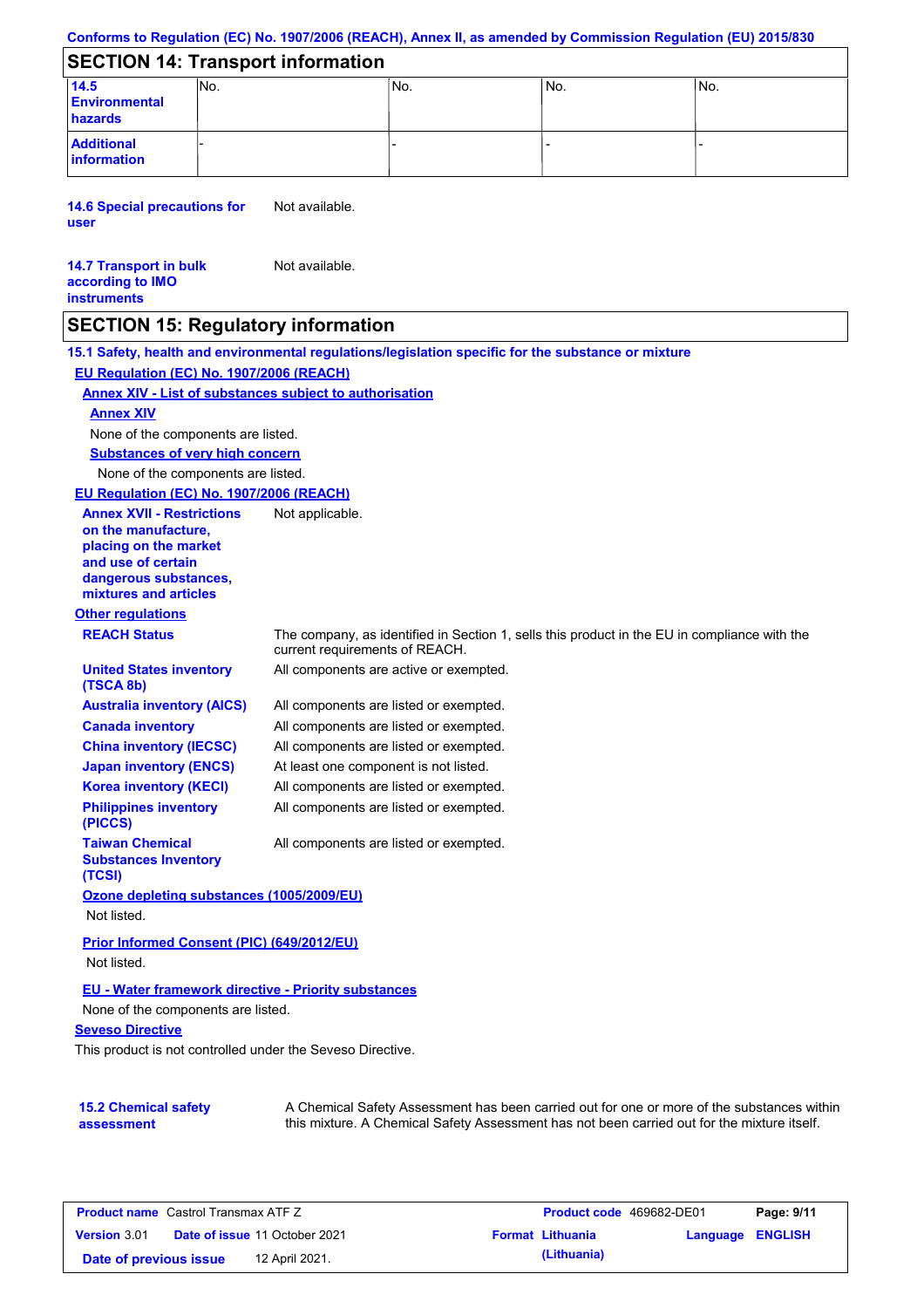# **SECTION 16: Other information**

| <b>Abbreviations and acronyms</b> | ADN = European Provisions concerning the International Carriage of Dangerous Goods by<br>Inland Waterway                  |
|-----------------------------------|---------------------------------------------------------------------------------------------------------------------------|
|                                   | ADR = The European Agreement concerning the International Carriage of Dangerous Goods by<br>Road                          |
|                                   | ATE = Acute Toxicity Estimate                                                                                             |
|                                   | BCF = Bioconcentration Factor                                                                                             |
|                                   | CAS = Chemical Abstracts Service                                                                                          |
|                                   | CLP = Classification, Labelling and Packaging Regulation [Regulation (EC) No. 1272/2008]                                  |
|                                   | CSA = Chemical Safety Assessment                                                                                          |
|                                   | CSR = Chemical Safety Report                                                                                              |
|                                   | DMEL = Derived Minimal Effect Level                                                                                       |
|                                   | DNEL = Derived No Effect Level                                                                                            |
|                                   | EINECS = European Inventory of Existing Commercial chemical Substances                                                    |
|                                   | ES = Exposure Scenario                                                                                                    |
|                                   | EUH statement = CLP-specific Hazard statement                                                                             |
|                                   | EWC = European Waste Catalogue                                                                                            |
|                                   | GHS = Globally Harmonized System of Classification and Labelling of Chemicals                                             |
|                                   | IATA = International Air Transport Association                                                                            |
|                                   | IBC = Intermediate Bulk Container                                                                                         |
|                                   | IMDG = International Maritime Dangerous Goods                                                                             |
|                                   | LogPow = logarithm of the octanol/water partition coefficient                                                             |
|                                   | MARPOL = International Convention for the Prevention of Pollution From Ships, 1973 as                                     |
|                                   | modified by the Protocol of 1978. ("Marpol" = marine pollution)                                                           |
|                                   | OECD = Organisation for Economic Co-operation and Development                                                             |
|                                   | PBT = Persistent, Bioaccumulative and Toxic                                                                               |
|                                   | <b>PNEC = Predicted No Effect Concentration</b>                                                                           |
|                                   | REACH = Registration, Evaluation, Authorisation and Restriction of Chemicals Regulation                                   |
|                                   | [Regulation (EC) No. 1907/2006]<br>RID = The Regulations concerning the International Carriage of Dangerous Goods by Rail |
|                                   | RRN = REACH Registration Number                                                                                           |
|                                   | SADT = Self-Accelerating Decomposition Temperature                                                                        |
|                                   | SVHC = Substances of Very High Concern                                                                                    |
|                                   | STOT-RE = Specific Target Organ Toxicity - Repeated Exposure                                                              |
|                                   | STOT-SE = Specific Target Organ Toxicity - Single Exposure                                                                |
|                                   | TWA = Time weighted average                                                                                               |
|                                   | $UN = United Nations$                                                                                                     |
|                                   | $UVCB = Complex\;hydrocarbon\; substance$                                                                                 |
|                                   | VOC = Volatile Organic Compound                                                                                           |
|                                   | vPvB = Very Persistent and Very Bioaccumulative                                                                           |
|                                   | Varies = may contain one or more of the following 64741-88-4 / RRN 01-2119488706-23,                                      |
|                                   | 64741-89-5 / RRN 01-2119487067-30, 64741-95-3 / RRN 01-2119487081-40, 64741-96-4/ RRN                                     |
|                                   | 01-2119483621-38, 64742-01-4 / RRN 01-2119488707-21, 64742-44-5 / RRN                                                     |
|                                   | 01-2119985177-24, 64742-45-6, 64742-52-5 / RRN 01-2119467170-45, 64742-53-6 / RRN                                         |
|                                   | 01-2119480375-34, 64742-54-7 / RRN 01-2119484627-25, 64742-55-8 / RRN                                                     |
|                                   | 01-2119487077-29, 64742-56-9 / RRN 01-2119480132-48, 64742-57-0 / RRN                                                     |
|                                   | 01-2119489287-22, 64742-58-1, 64742-62-7 / RRN 01-2119480472-38, 64742-63-8,                                              |
|                                   | 64742-65-0 / RRN 01-2119471299-27, 64742-70-7 / RRN 01-2119487080-42, 72623-85-9 /                                        |
|                                   | RRN 01-2119555262-43, 72623-86-0 / RRN 01-2119474878-16, 72623-87-1 / RRN                                                 |
|                                   | 01-2119474889-13                                                                                                          |

**Procedure used to derive the classification according to Regulation (EC) No. 1272/2008 [CLP/GHS]**

| <b>Classification</b>                                                           |                            | <b>Justification</b> |                                               |  |  |
|---------------------------------------------------------------------------------|----------------------------|----------------------|-----------------------------------------------|--|--|
| Not classified.                                                                 |                            |                      |                                               |  |  |
| <b>Full text of abbreviated H</b><br><b>statements</b>                          | H <sub>304</sub>           |                      | May be fatal if swallowed and enters airways. |  |  |
| <b>Full text of classifications</b><br><b>[CLP/GHS]</b>                         | Asp. Tox. 1                |                      | <b>ASPIRATION HAZARD - Category 1</b>         |  |  |
| <b>History</b>                                                                  |                            |                      |                                               |  |  |
| Date of issue/ Date of<br>revision                                              | 11/10/2021.                |                      |                                               |  |  |
| Date of previous issue                                                          | 12/04/2021.                |                      |                                               |  |  |
| <b>Prepared by</b>                                                              | <b>Product Stewardship</b> |                      |                                               |  |  |
| $\nabla$ Indicates information that has changed from previously issued version. |                            |                      |                                               |  |  |

**Notice to reader**

| <b>Product name</b> Castrol Transmax ATF Z |  |                                      | <b>Product code</b> 469682-DE01 |                         | Page: 10/11      |  |
|--------------------------------------------|--|--------------------------------------|---------------------------------|-------------------------|------------------|--|
| Version 3.01                               |  | <b>Date of issue 11 October 2021</b> |                                 | <b>Format Lithuania</b> | Language ENGLISH |  |
| Date of previous issue                     |  | 12 April 2021.                       |                                 | (Lithuania)             |                  |  |